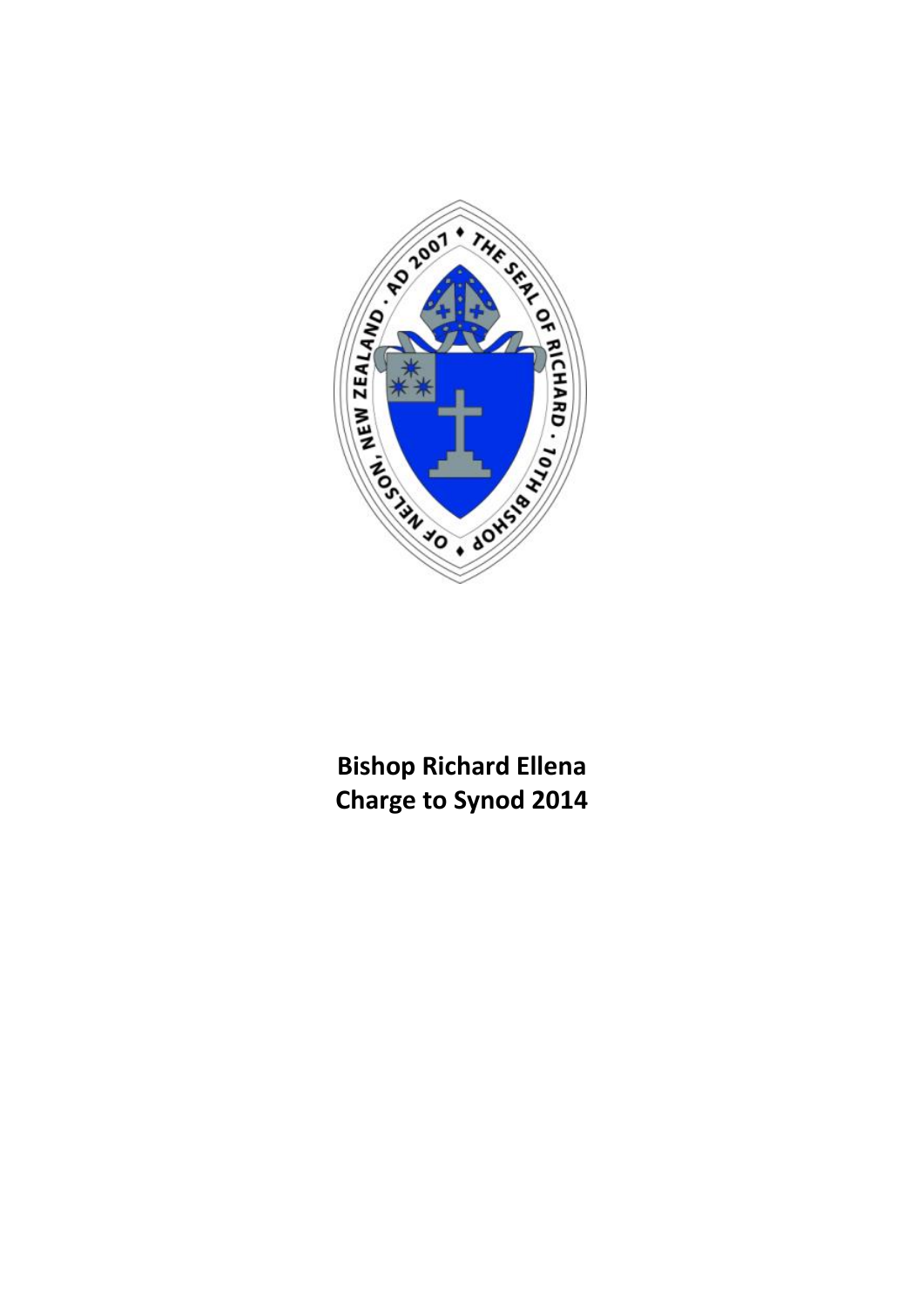*'Hear what the Spirit is saying to the Church'*

What happens when the Spirit speaks to the Church through the hopes and dreams of a group of young adults  $-$  considering that this is the age group missing in our Churches today?

How well do we hear what the Spirit is saying through them? And, even more importantly, what do we do with what we hear?

I felt challenged a few months ago to do something slightly different in this year's charge. Instead of casting *my* vision and *my* hopes for what we might focus on in the coming year, I invited 10 young adults to meet with me over three evenings and talk to me about the Church as they experience it and the Church that they long for. I invited about 15 or 16, but some were unavailable for the meetings. I tried to get both an age and gender balance, representing the churches around Nelson. One of them has Anglican roots but is currently not worshipping in an Anglican Church. Another one worships in a cooperating venture that has strong links to the Diocese; while the other eight are all in local Anglican Churches. They ranged in age from late teens to late thirties and in their personal situations: One is in his last year at school, two are students, two are stay-at-home Mums, two are lawyers two are exploring ministry and one is a social worker. But they had a couple of things in common: they each had a deep personal faith in Jesus and they had a passion for the Church as the Body of Christ.

I gave them permission to feel safe to be honest in their responses, and they in turn gave me permission to place a digital recorder in the middle of the table and record our sessions together and I came away from each of these meetings inspired and challenged.

What I am sharing this morning are the hearts of these ten young adults – their vision of the Church. I think it will be obvious when I am quoting from their personal comments but I won't be identifying any individuals by their comments.

We began each evening in prayer so, in a very real way  $-$  'hear what the Spirit is saying to the Church'.

I guess I didn't expect the sense of unanimity that came from my very first question to them. They are committed Church attendees so the question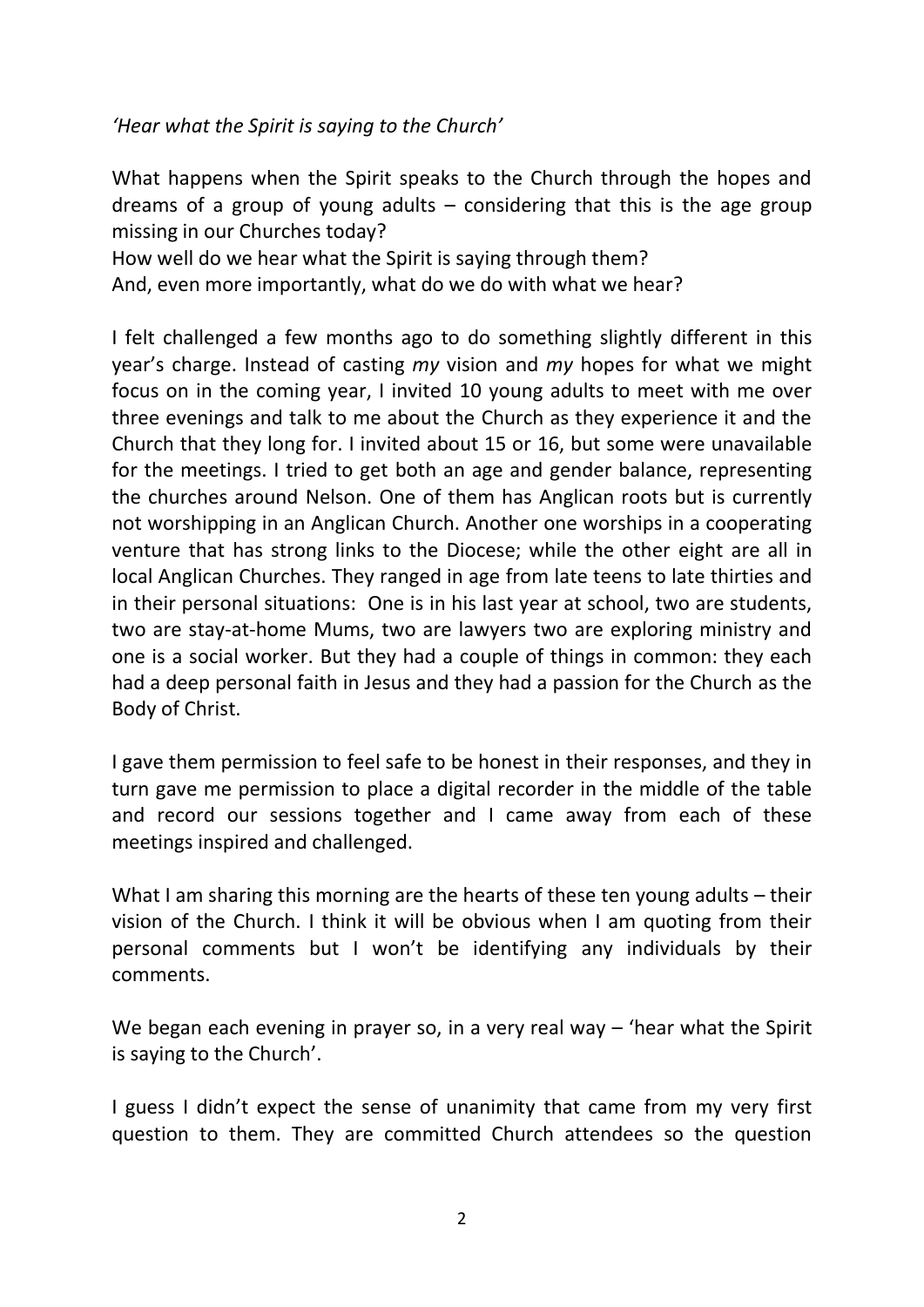seemed to be a logical starting point – Why are you in the Church? Why do you go to Church?

With only one exception the answer was **community.**

- $\bullet$  "I love going to Church being part of a Church being part of a community, part of God's family: gathering together to interact and support and encourage each other – to be a part of each other's lives as together we draw closer to God and find ourselves transformed by God."
- "The community aspect is number one for me. I see the Church in all its fullness as 'the light of the world'. We have children now and believe that it's in this community that they are discipled and grow in their relationship with Jesus."
- "Absolutely community  $-$  this is a big one. A place of deep worship where we join with others in praising God."

Only one disagreed. This person said that they are quite traditional and like hymns and communion and they find that when they are in a more liturgical service it makes sense out of the chaotic, hard stuff they are experiencing throughout the week and they come out feeling refreshed.

I'll come back to this shortly. But this same person arrived at our second meeting and said that actually it *is* community they are searching for – but they are not experiencing it where they are worshipping, but they stay there for the sacred security of the formal.

However, back to that first meeting and the discussion on community, because it suddenly went down to a deeper level.

 "When I think of the Church – it's not just Sunday. It's the kick-off or ending of a week. Having involvement with one another during the week. This builds relationships and it's the relationships that build authentic community."

And then someone else nailed it.

 "Community is not necessarily something that just happens on Sunday. It has to be worked at. The Church must be strategic otherwise it won't happen. Sunday for us was gathering at the park after Church with whomever, then back to Church in the evening. It was a whole day commitment, but by the end of the day we felt like community."

One of the younger ones present described this very clearly:

 "What drew me into relationship with God was relationship first through the community of the Church; people who were intentional with me as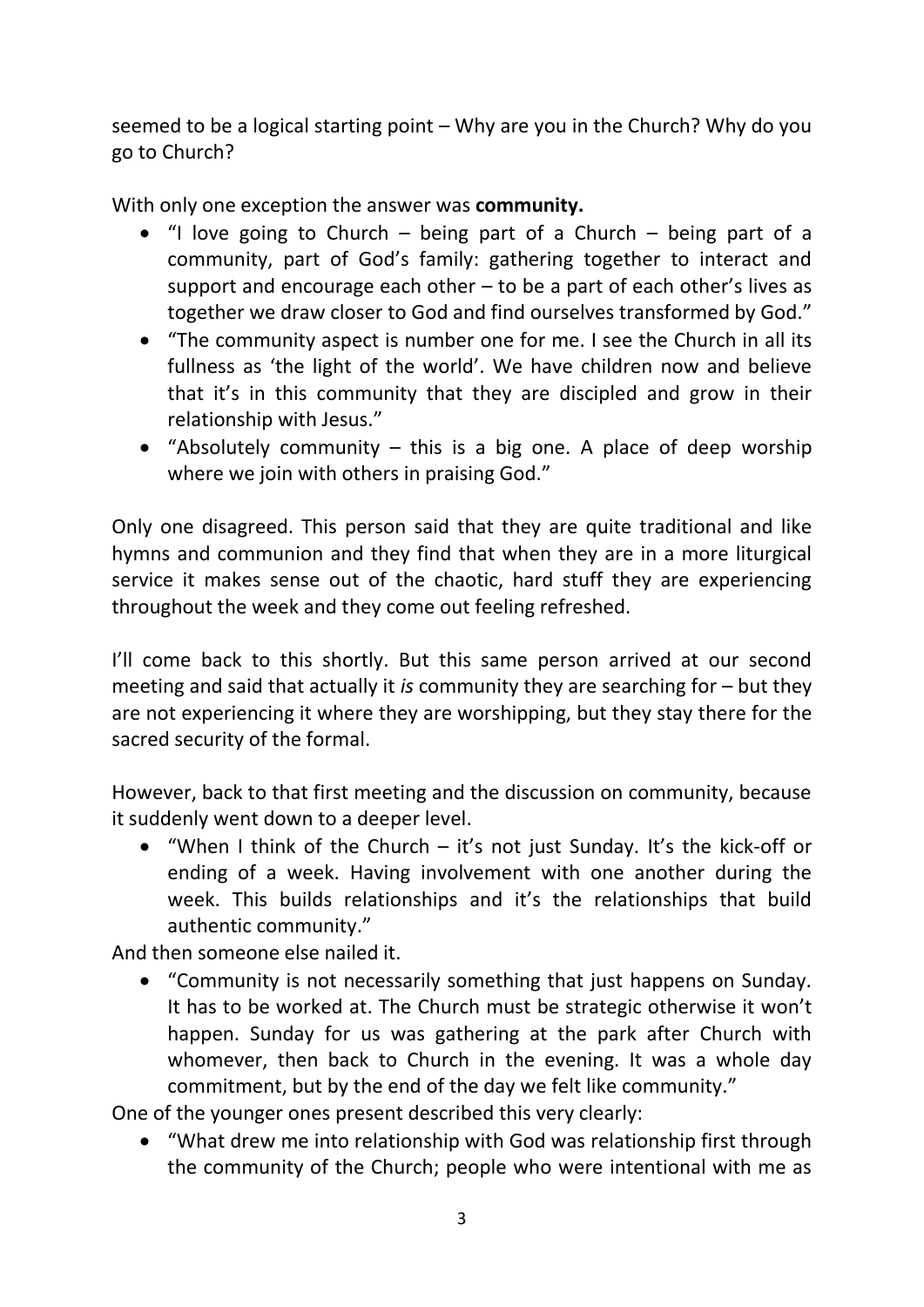to keep me coming, texting me, encouraging me. And they were keen to hear my story – they showed interest. Stories are the foundation of community."

One other person put it so simply:

"They showed that they believed in me."

For these young adults the primary quality that drew them, or holds them, in a Church is community  $-$  authentic community that is nurtured through relationships. But they acknowledge that these relationships don't happen by chance, we have to be strategic (and genuine) in the way we welcome visitors and the way we integrate.

And then came the challenge: these relationships will more effectively happen if the leader is a relational person – if they see it modelled in the hospitality of the leadership.

What is our Church's - what is your Church's strategy for building community?

### *'Hear what the Spirit is saying to the Church'*

Our conversations often came back to a discussion about **discipleship** and this was the second evident theme in our gathering that I want to share with you this morning. These young adults were so clear that they wanted to be part of a Church that was obviously passionate about journeying *with* people as they discovered God and understood more about Him and experienced more of Him. Their prayer for the Church has echoes of Paul who, in his prayer for the Ephesians wrote, *'I pray that the God of our Lord Jesus Christ, the glorious Father, may give you the Spirit of wisdom and revelation so that you might know him better.* The word 'know' as used in this passage is a deep and intimate experience of God – it is far more than simply knowing *about* God.

These young adults were crystal clear in their belief that, as in all the Gospel accounts, an encounter with Jesus transformed people. Whether it was through healing or forgiveness, or just simply acceptance, people were changed. For these young adults, personal transformation, in and through Jesus, is the goal of discipleship and the greatest testimony to the truth and reality of God.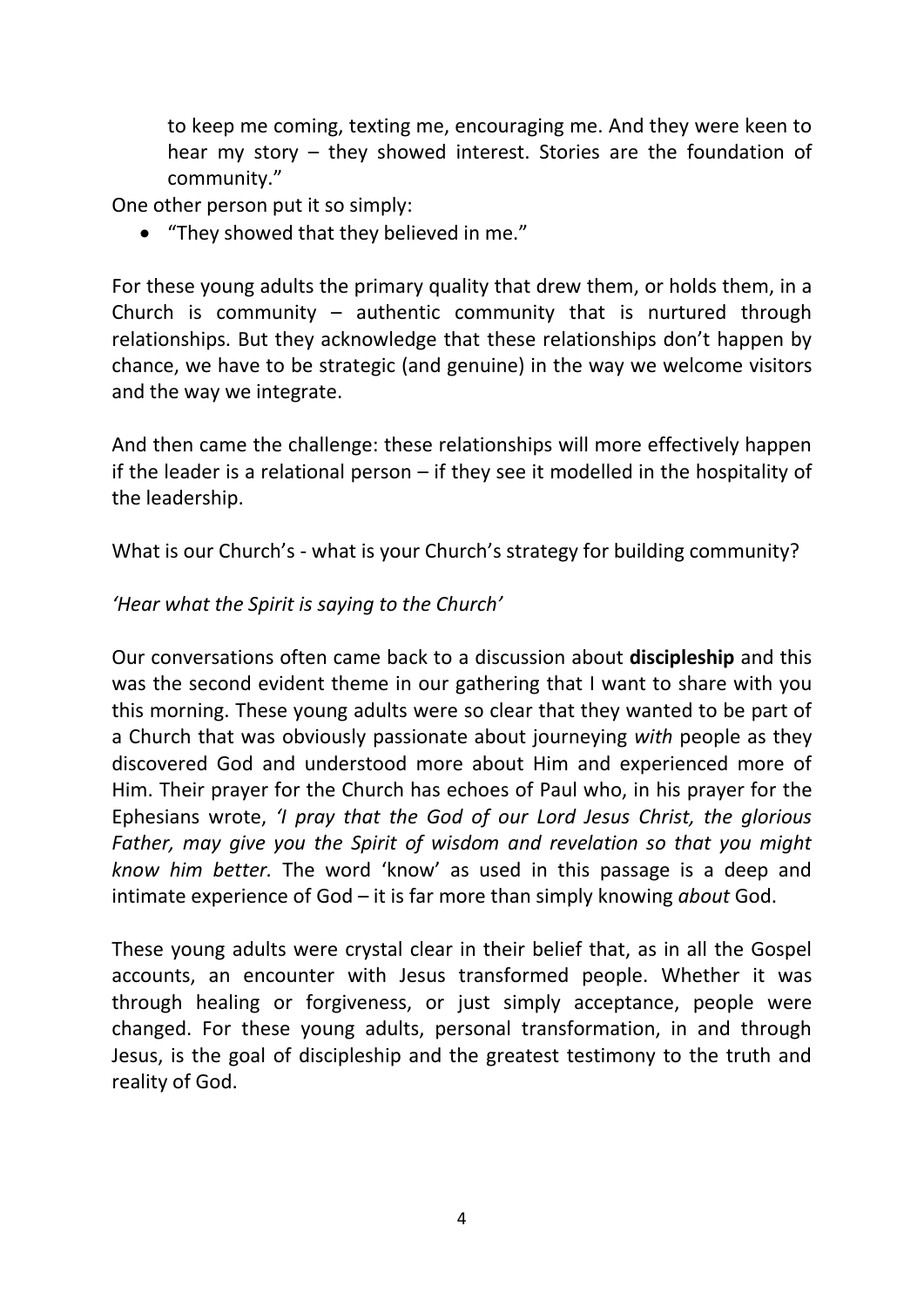Some of them expressed it through frustration:

- "People come along to Church carrying all sorts of burdens and baggage and it seems, far too often, that they leave our worship carrying those same loads – nothing seems to have changed."
- "Why is there so little discipleship happening? If we want people to know about God how's it going to happen? Do we wait for someone else to tell them?"

And here's the crunch; they are drawn to a Church where they can see lives being changed.

Their threefold recipe for strategic discipleship is very simple:

- 1. Prayer: they wonder why there is not more prayer happening individually and corporately. One person commented that if there was someone, or some group, within their church praying for people to come to know Christ and to a deeper commitment in him they were totally unaware of it.
- 2. The confidence and courage to share our own stories however simple they might be. These young adults know the power of testimony. For them it is a very natural expression of what Jesus promised to the disciples when he told them (from Acts 1) that *'you will receive power when the Holy Spirit comes and you will be 'my witnesses……'*

Thirdly, and most importantly for them.....

- 3. Intentional mentoring. One of those present spoke about his own experience of having been mentored within a Church that has been very strategic in developing mentoring as its primary form of discipleship. As he put it:
	- $\bullet$  "Jesus discipled the twelve he invested into them and through them he touched the many. Two people were encouraged by the leadership to take me under their wing! And now with these two mentors I have intentional 'me' time where they look into my life and help me to grow. We have small 'invest groups' but it's in this mentoring where I was, and am discipled  $-$  and, incidentally, where I was drawn into the fellowship of this Church – into community."

He went on to add….

 "This is *not* common among the older members of the congregation who prefer their life group. But it is critical for us."

One of those present wrote to me after the second session. She said:

• I also really liked the idea that was discussed last week with having the mentor system up and down (being mentored *by* somebody and in turn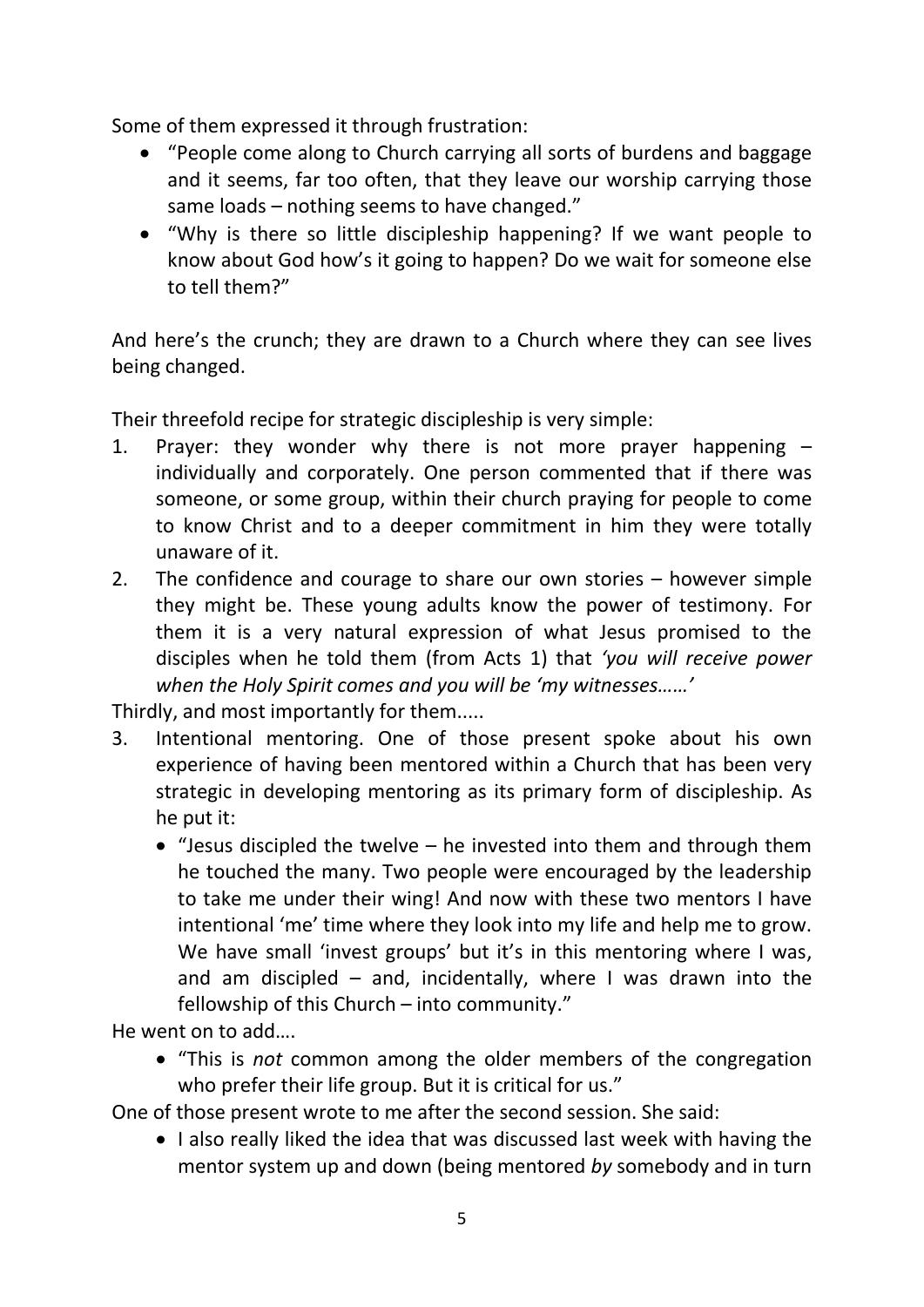mentoring someone younger  $-$  in age or in faith). I can personally advocate for having someone I look up to as a mentor, who has mentored me in such a way, she may not even know that that is what she has done over the past two years, but I have benefitted greatly as a result.'

It was summed up by a simple comment by one of them

'We are here because someone older invested in our lives.'

None of this is new – it might not have been called 'mentoring' in the past but this has always been the model for effective discipleship – just look back at the example of Paul and Timothy. So when did we drop the ball – how did we lose our confidence?

#### *'Hear what the Spirit is saying to the Church'*

These young adults were sharing something quite profound and I sense that if we fail to hear it then we fail to catch the wind of the Spirit in our Churches. They want to grow.

They want, in turn, to encourage others to grow.

And once again, they left me with a challenge. They looked at the incredible wealth that is in our Church – the older folk who are, and have been, so faithful in their commitment to the Church over so many years. And these young adults expressed a deep disappointment that this potential has never been intentionally tapped. Consequently many of these older folk have grown up thinking that their faith is a private thing and they have nothing to share while, on the other hand, these young adults are so hungry to tap into the wisdom that is just – in some respects – going to waste. Can this be a personal challenge to each Synod member – who are you mentoring/discipling? Because the reality is that if those in leadership aren't doing it, the Church won't be!

Is discipling something that we hope will happen, quite by chance, through a Sunday sermon or in a Bible Study group?

These young adults seemed to suggest that we need to be far more intentional – that it doesn't happen by chance.

And if it is not happening, they will look for somewhere where it is!

*'Hear what the Spirit is saying to the Church'*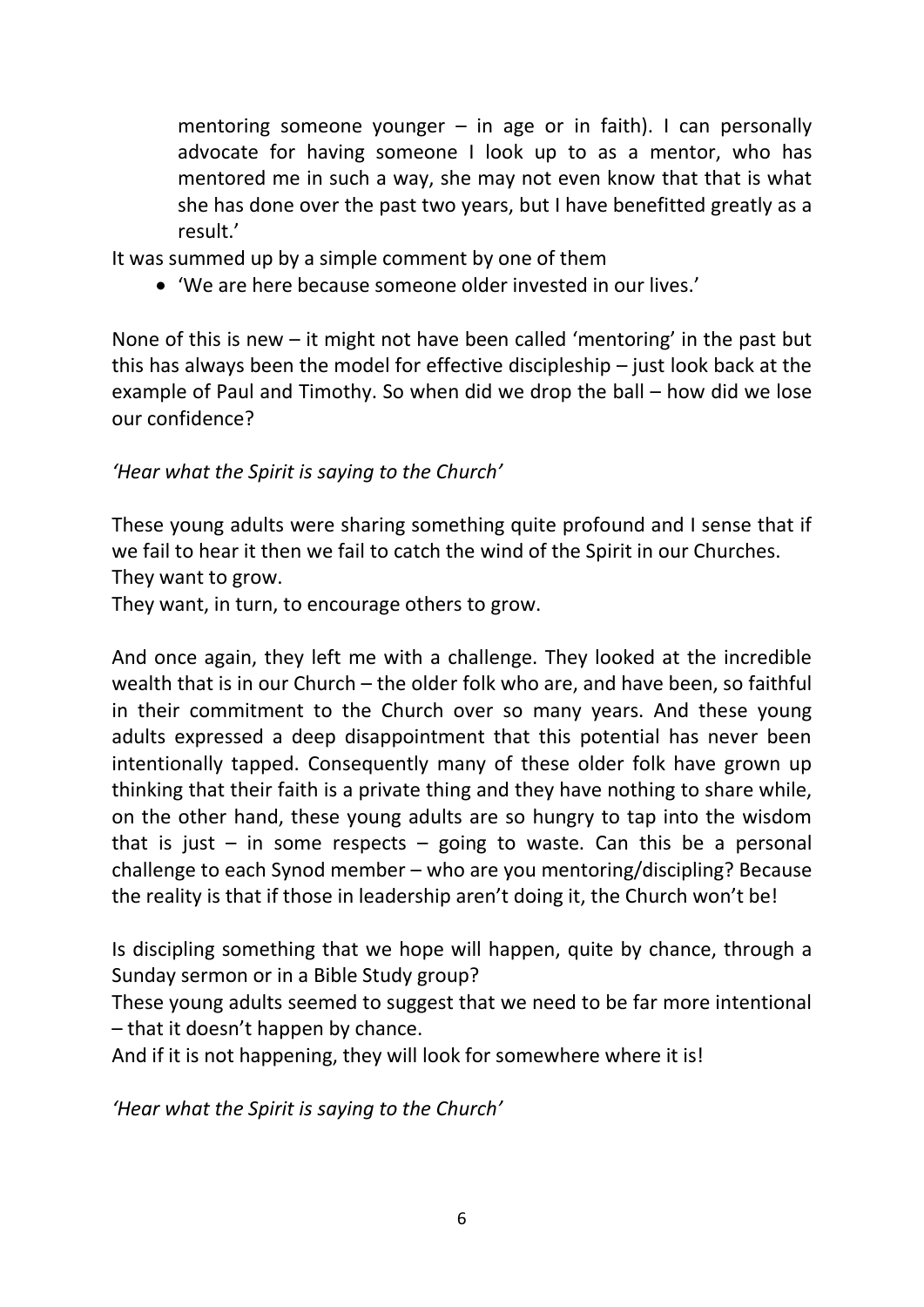### **The Corporate Worship of the Church**

At the beginning of our third evening together I thought I'd revisit a question I asked at our first meeting. If you were moving to a new town what are the two or three things you'd look for in a Church?

Here are some of their answers.

- Community (as already mentioned)
- A place where you know others (another way of describing community…..)
- Good teaching
- Meaningful worship
- An Anglican Church (now that one surprised me!)
- A place for kids and family
- A local Church I want to be part of the local community
- $\bullet$  A church with a social justice focus  $-$  one that cares about the problems in the world
- Authenticity of the leader / the leadership

I must admit to being somewhat surprised. I was certain that music (or the lack of it) would feature fairly highly in here - considering how important music is within the contemporary culture, but it was hardly mentioned  $-$  at any point over the three evenings. Of course, 'meaningful' and 'deep' worship all refer to music and its impact on our worship. It was just kind of accepted that music is an integral part of worship and didn't need to be considered outside of that framework. I guess that there is a bit of a challenge to those of us who think that if we simply bring in the guitars and sing some modern songs, young people will flock in through our doors.

As you can possibly imagine however, this question opened up a wide-ranging discussion among them on the current practices of our Sunday worship. Some preferred the more liturgical while others preferred something more free and contemporary, but they all agreed that they wanted songs with decent theology!

Neither was there agreement on service times. Those with young children pleaded for an earlier start. As they said, 'our kids have been up since six – we feel like we've done a whole day before we get to Church!' While some of the younger singles said, 'don't you dare get us out of bed any earlier on Sunday'…..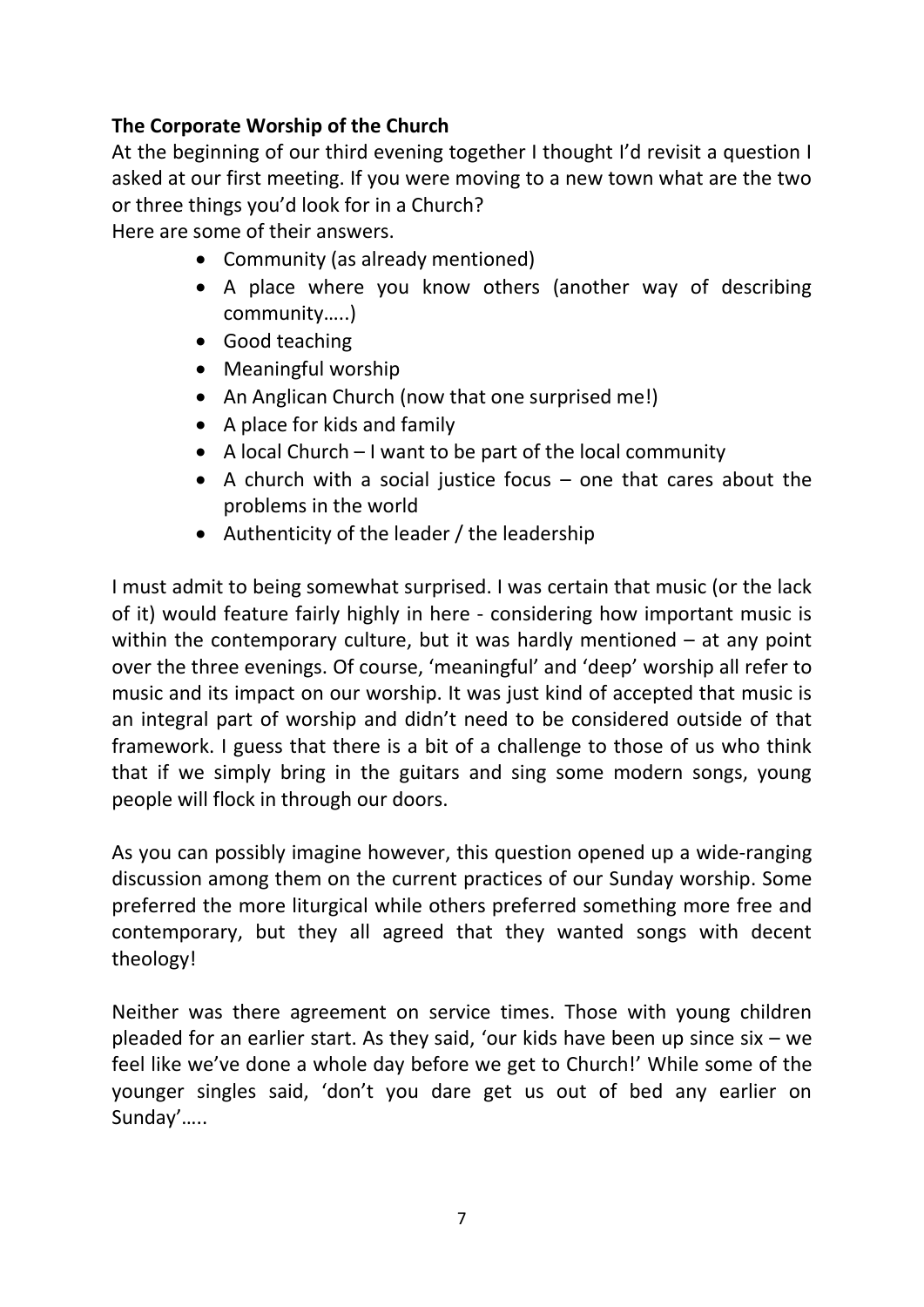However, when the idea of a late afternoon (4.30pm) service was raised  $-$  a creative new service beginning with a shared meal, followed by children's ministry and adult worship – finishing by 6.30pm so Mums and Dads could get the kids home to bed - lights went on all around the room.

#### *'Hear what the Spirit is saying to the Church'*

Back to where I started this section….

As they reflected on what they would look for in a Church, **good, biblical preaching** was high on the list - in fact they came back to it several times over the three evenings. They were positive about their experience here in the Diocese: they appreciated preaching that 'puts a passage into its context with the whole of scripture'; preaching that ties the message back to the Cross – back to Christ'. But they were pretty much in agreement that there was something missing - as good as it was, it often failed to scratch where they were itching.

One of those present put it this way:

 "Preaching must touch the head *and* the heart. I really appreciate the teaching that explains a passage clearly, but also then goes one step further and gives us, the listeners a 'takeaway'. What do I 'takeaway from a sermon? How have I personally been challenged or uplifted or touched by this sermon? I sometimes feel this last step is missed out, and instead of something thought-provoking for me to apply to my daily life, I come away thinking that that was a good history lesson, or analysis, but that is it?"

Paul certainly encourages the Romans to *'be transformed by the renewing of your mind'* but he also prays for the Ephesians that *'the eyes of your heart might be enlightened.'* These young adults are passionate about seeing lives transformed by Jesus. They themselves are committed to becoming more and more like Christ – allowing the fruit of the Spirit (as John Stott prayed daily) to ripen in their lives. And they want Church to be a place where they experience 'transformative' preaching – not just 'informative.'

I asked them the obvious question: so what makes the difference for you  $$ how do you define 'transformative' preaching? Five immediate responses……..

1. It will be relevant: is the preacher aware of the issues that we are facing?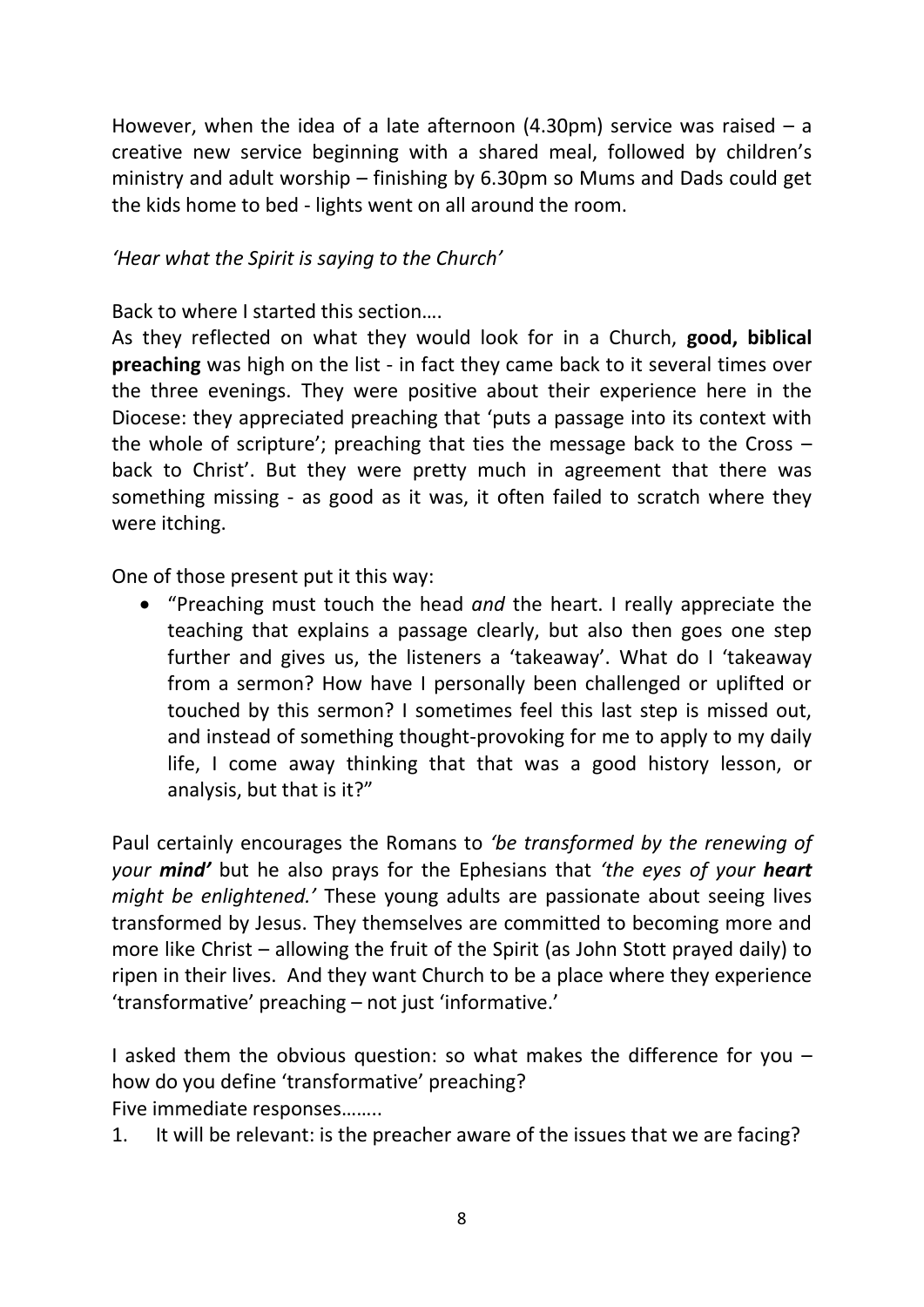"The sermon is biblically based but it doesn't seem to relate to life today. Questions that I have don't get answered – they don't even seem to get addressed."

*I have a list of some of their big questions attached as an appendix to this charge - everything from why does God allow suffering, to questions about sexuality and judgement….*

- 2. It will be authentic: There will be a transparent honesty in the preaching so that we understand that what we are hearing is something that comes out of the preacher's struggle to understand or interpret the passage or the theme within the context of their own life as well.
- 3. It will have an application: 'It will contain stories and illustrations that switch on the lights for me - it will help me understand what I need to do or change and offer me an opportunity, or show me a way to respond.'
- 4. It will be passionate. This one lead to quite a discussion:
	- "If the preacher is 'fired up' about Jesus he or she should be able to convey that. We want to hear people who are contagious for God. I don't think there's enough 'fire in the bellies' of those who are preaching. In answer to your question *(another question I asked the group*) I would take my friends to a fired-up Church."
	- "Have we lost that passion? We have every hope in Jesus, but sometimes it feels that we have lost it – it's not evident to others."
	- $\bullet$  "I'm not sure that it's lost  $-1$  suspect it gets quenched by the busyness of life around us."

Maybe we just need to be reminded of something Charles Spurgeon said back in the 19<sup>th</sup> century when he spoke of 'spirit and truth' as being 'fire and light.' *'In the pulpit'* he said *'there must be light as well as fire. Some preachers are all light and no fire, while others are all fire and no light. What we need is both fire and light.'*

5. It should enable and facilitate response or dialogue: a message that invites questions and a structure that facilitates it. Tim Keller, from Redeemer Presbyterian Church in New York – a highly respected preacher and author always has a forum following his services so young people can gather and ask questions of him, questions generated by his sermon.

One of the young adults asked,

 $\bullet$  Is there room to question – how safe are we if we do so?

### *'Hear what the Spirit is saying to the Church'*

Inevitably, when discussing the Church they would be looking for: the topic of leadership was raised  $-$  not just the ordained leader but to leadership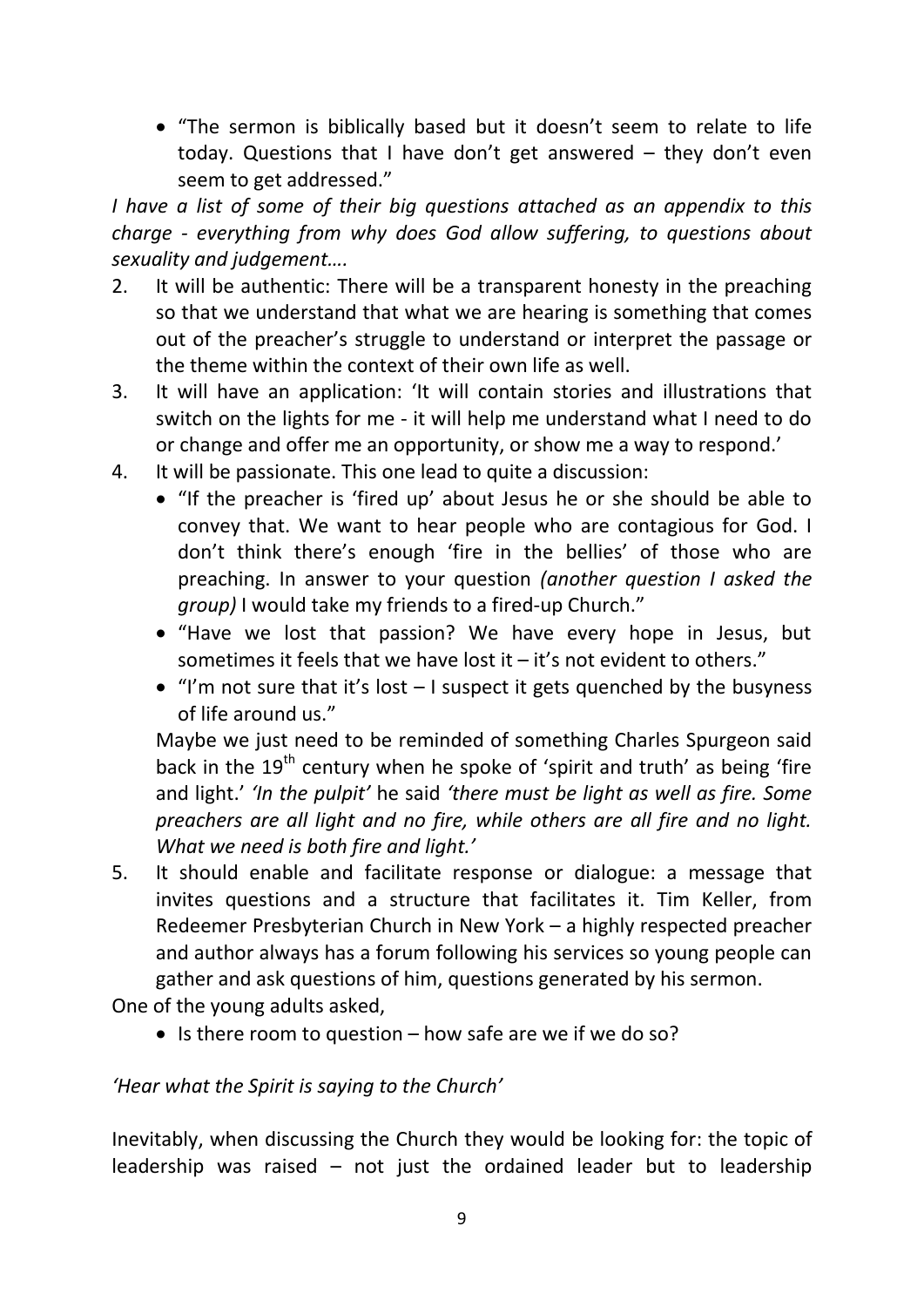generally. This is probably a theme best addressed at a leadership conference or a clergy retreat rather than Synod, but can I simply place before you the three values that stood out for them as being critical.

- 1. Authenticity
- 2. Credibility
- 3. Integrity

These three values kept getting repeated in different contexts throughout the three evenings we had together and probably I could have devoted my entire Charge to teasing them out. They are also the three lenses through which they assess the Church as an institution.

One thing you very quickly learn about this generation  $-$  they are deeply concerned about what is happening in the world around them and in the issues facing our local communities – social justice is high on their agenda. But they are also highly sceptical about an institution's ability (or even its desire) to seriously confront these issues. Certainly the level of cynicism surrounding the last election and low turnout of voters from this age group is a reflection of this scepticism.

So, while most of these young adults are worshipping in an Anglican Church at the moment, very few would identify as being 'Anglican' – they would simply say 'we are Christians' - because to do otherwise would identify them with an institution rather than a vision; and the Anglican Church is an institution par excellence as Synod members are only too aware!

The Bishop of Wellington, Bishop Justin Duckworth addressed all these same issues in a very powerful address to his Synod a couple of weeks ago. And at the end of it he asked a somewhat rhetorical question  $-$  Is the Spirit doing something new and has the Anglican Church come to the end of the road? In a very moving answer to his own question he offers reasons why he still firmly believes that the Anglican Church has a future. *Show clip from Bishop Justin's charge.*

But we still have this credibility gap. Folks, we are in a new place as a Church. Although we will all have a few young adults in our Churches on Sunday, as a group the under 50's are missing from our churches. This group does not want to belong to an institution but they do want to belong relationally to a people gathered around the table of God. We have a credibility gap and things have to change.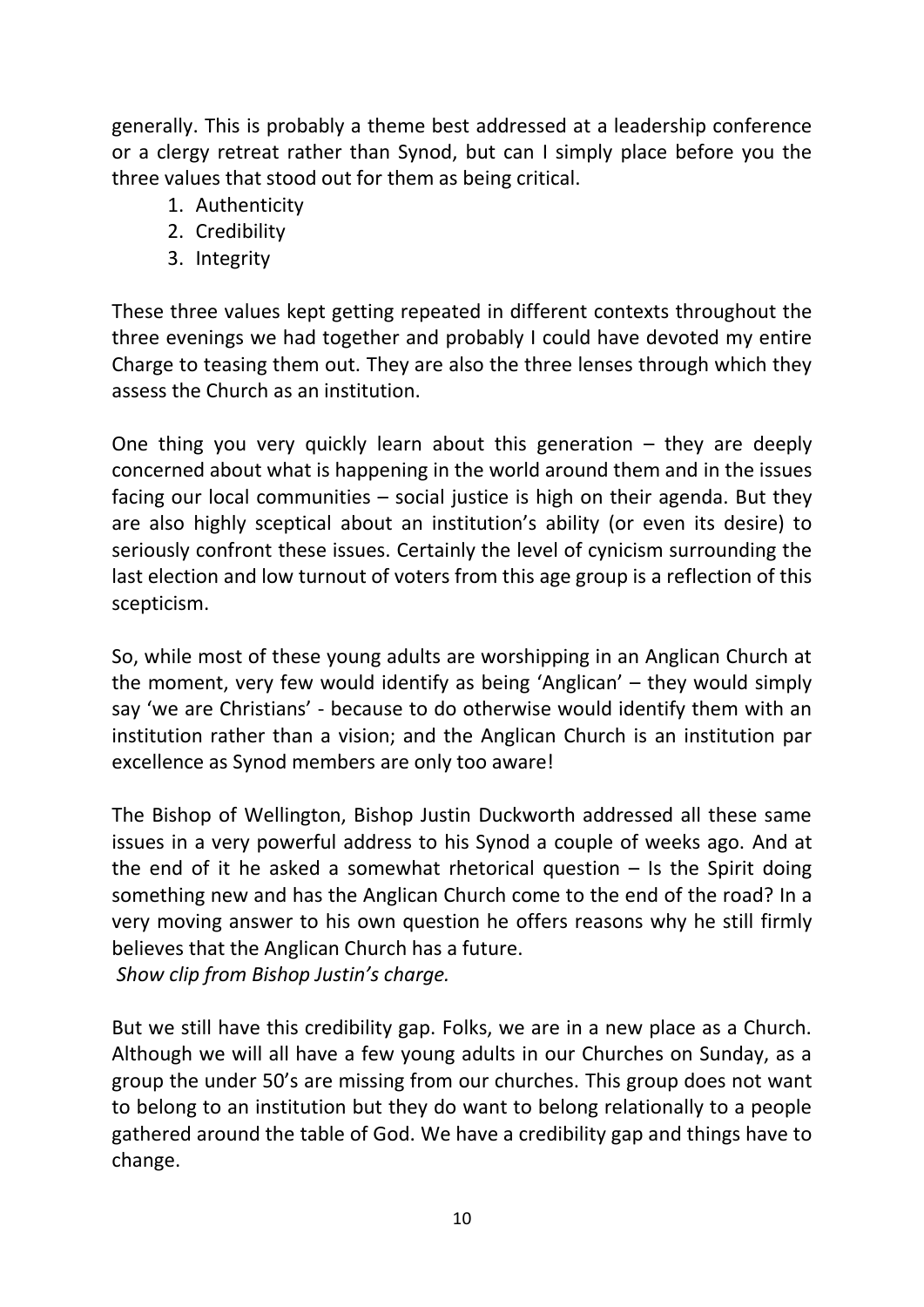One of those present emailed me following our final meeting with an article that sums up something of how they feel - and why they struggle with the institutionalisation of the Church. (I have also attached the article as an appendix to the written copy of this charge). It describes a vital, dynamic kind of organisation (which it calls a 'movement') that is marked by an attractive, clear, unifying vision for the future, together with a strong set of values and beliefs. And then contrasts it with 'institutionalised organisations' that seem to be held together by rules, regulations and procedures – rather than by a shared vision.

How much of what we are about to do at Synod is focussed on vision and how much on regulations and procedures? Our structures need to change but our culture as a church needs to change as well. The way we are 'being' Church will affect the way we 'do' Church – not necessarily the other way around.

How much time in Vestry meetings is spent discussing vision and how much is spent maintaining structures? Are our parishes more concerned about how we might bring young people to Jesus or whether we should keep the pews! Sorry folks, but in my first year in the Diocese (22 years ago), I sat in our Diocesan Conference and heard the Bishop of Chester – Bishop Michael Baughan - start his keynote address with the prophetic challenge, "Burn the pews!"

Is there any sense in which we might have kept the pews and lost a generation? Please don't spend the rest of Synod worrying about pews – I'm simply making a point that a missional vision will have us deeply concerned about how we might respond to the questions these young adults have about the Church. They want our Churches to be local Churches with a global vision passionate about and involved in the issues facing our world and our communities, challenging those who have the authority and power to make a difference and responding in acts of loving service when they don't.

In the bridge passage to her song 'Hosanna', Brooke Fraser sings these words:

'Break my heart for what breaks yours

Everything I am for your Kingdom's cause.'

Jesus said,

'Blessed are those who mourn…..'

In the past months of travelling around the Diocese I've heard very little intercessory prayer for our communities and our world – and in a couple of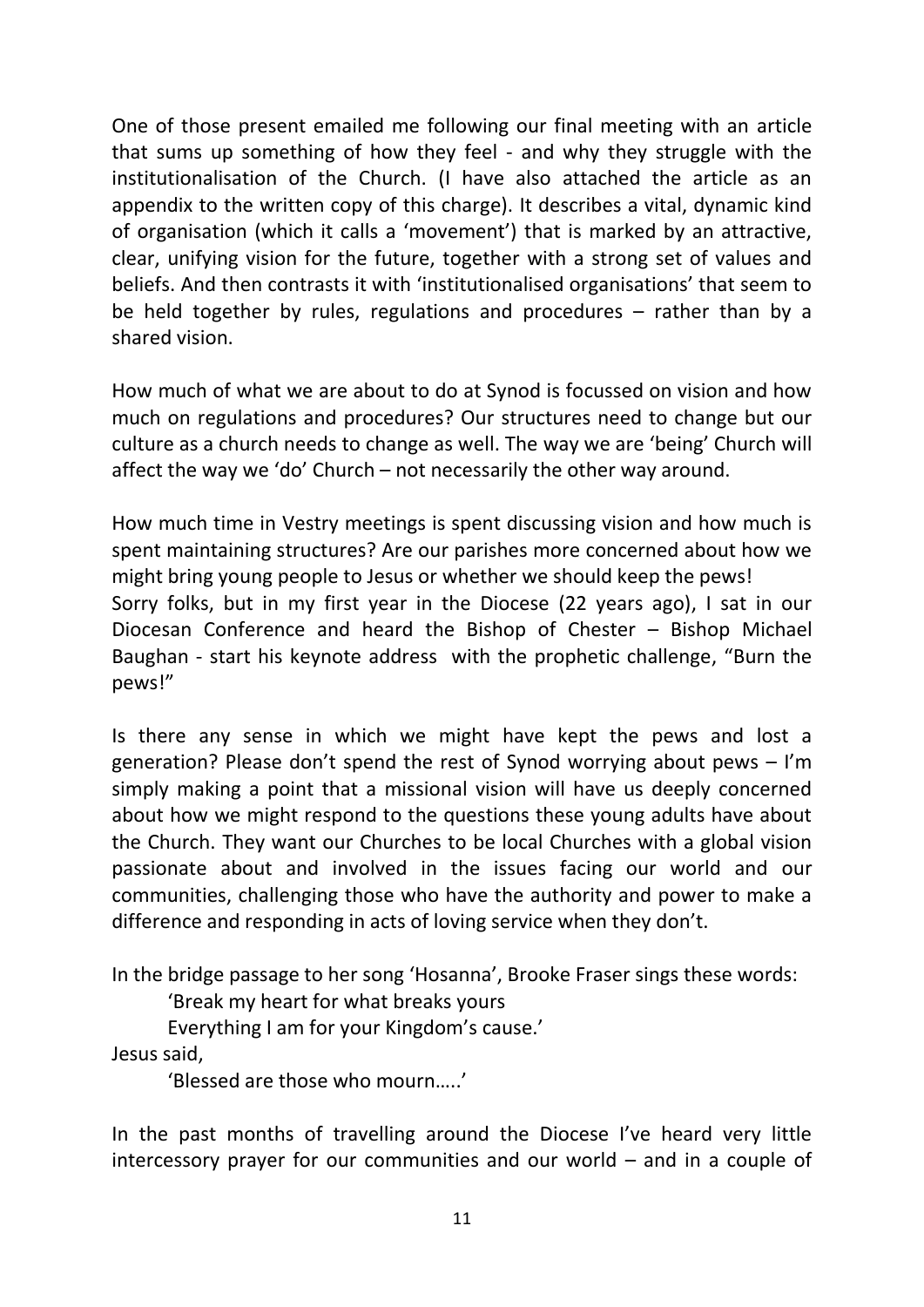places absolutely no intercessory prayer at all (about anything)! And yet one of the members of the group emailed me after our second meeting:

• I totally support the comments made about more prayer in Church: prayer for others and for the world. In this world of 'selfies' it is essential to look outside of us as individuals and pray for a multitude of things well beyond our daily lives….

These young adults want to hear the Church praying for the world for those countries caught in the grip of Ebola, for the hostages being held by ISIS, for the rising anti-Semitism in the West and the pain of the Palestinians in the East, for child poverty here, and the increasing levels of isolation and marginalisation, for those who are spiritually searching and looking for a place to belong.

She also added in an afterthought,

• It is also powerful to have someone pray for you during a service or after a service.

Has the energy spent maintaining an institution made us immune to responding to the world beyond us? If we are not praying what are we actually doing?

Three words that motivate and mobilise this group: Authenticity, Credibility, Integrity.

### *'Hear what the Spirit is saying to the Church'*

Finally, this group of young adults want to be part of making a difference in our Church. They bounced off one another within five minutes of our first gathering and some of them had not met any, or all of the others. Imagine what would happen, they asked, if we could get together occasionally.

Someone commented:

 $\bullet$  It would be so good to get together – all of us. As it is, we are all parts of the body but it's not unified. We may know *of* one another, but we don't really know *about* one another.

There was a great deal of energy to having an evening service four or five times a year that brought together the whole Diocese for an all-age celebration - or maybe one in the Cathedral paralleled in Nativity (Marlborough) and Holy Trinity (Mawhera).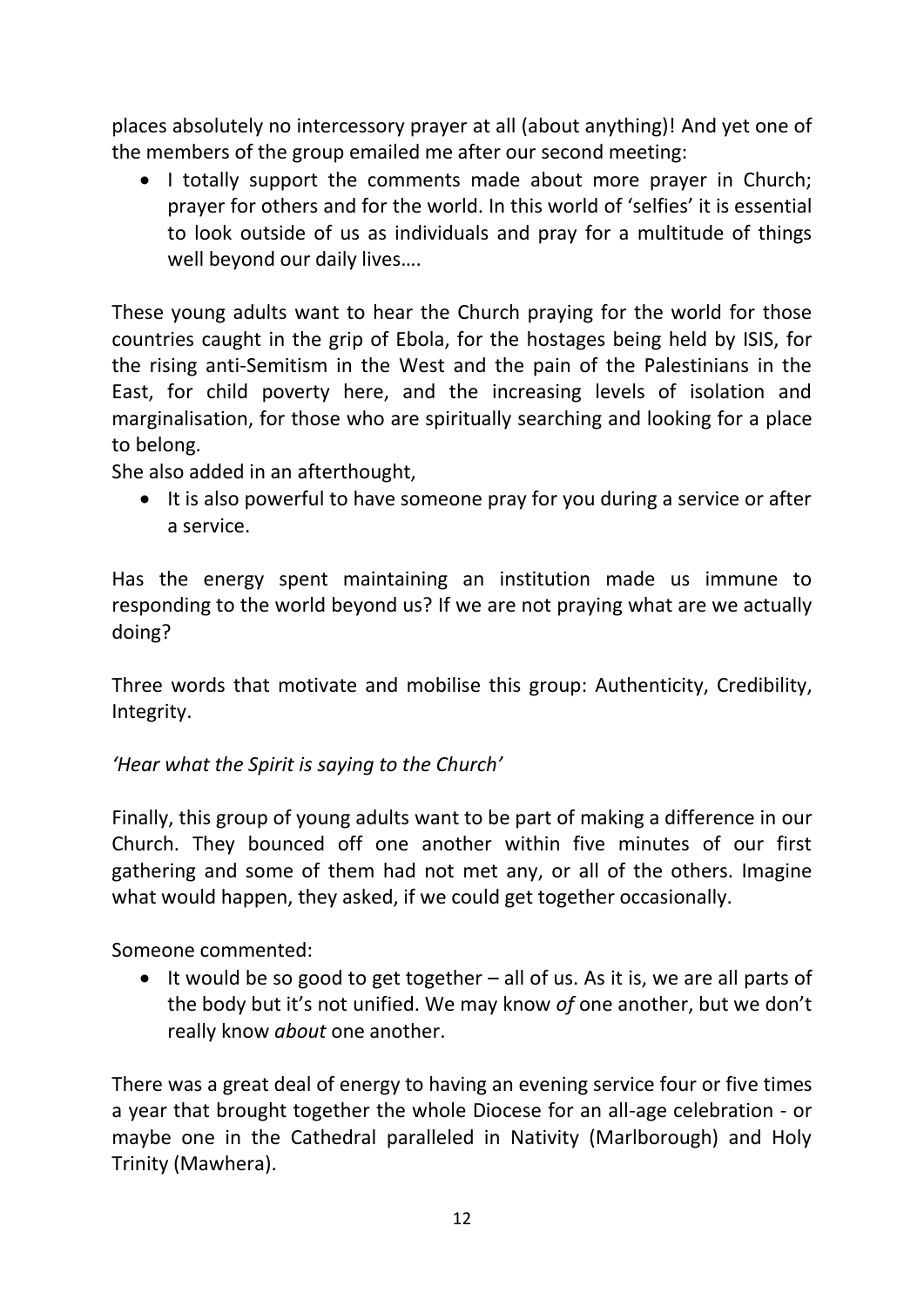These young people saw us starting at 4.30pm with a combined picnic in the Cathedral grounds – with a bouncy castle for the kids (my thought). Music at 5.30pm and a kid's programme and a service for adults that contained praise, message, discussion, prayer, communion in a way that shows the best of Anglican Creativity. All finished by 6.30pm so the kids can get home to bed.

Two of those present wrote to me really excited by this idea. One said:

 $\bullet$  "I'd like to get involved and try to help organise such a service  $$ something that can pack the service on Sunday evenings. We talked a lot about it the first time we met and it has been playing on my mind since."

The word that kept getting repeated was celebration. These young adults want a time of celebration that inspires them and builds them for the ministry back in their local church.

### *'Hear what the Spirit is saying to the Church'*

That same person who I quoted a few moments ago also wrote this in her email to me:

 "My wish for God's Church is that it reassumes its role as a beacon in the wider community; that it becomes *the* refuge in this scary, confusing and harsh world, while remaining a place of jubilant, joyful, infectious and welcoming worship."

Let me allow these young adults to have the final word.

*Play the video.*

*'Hear what the Spirit is saying to the Church'!*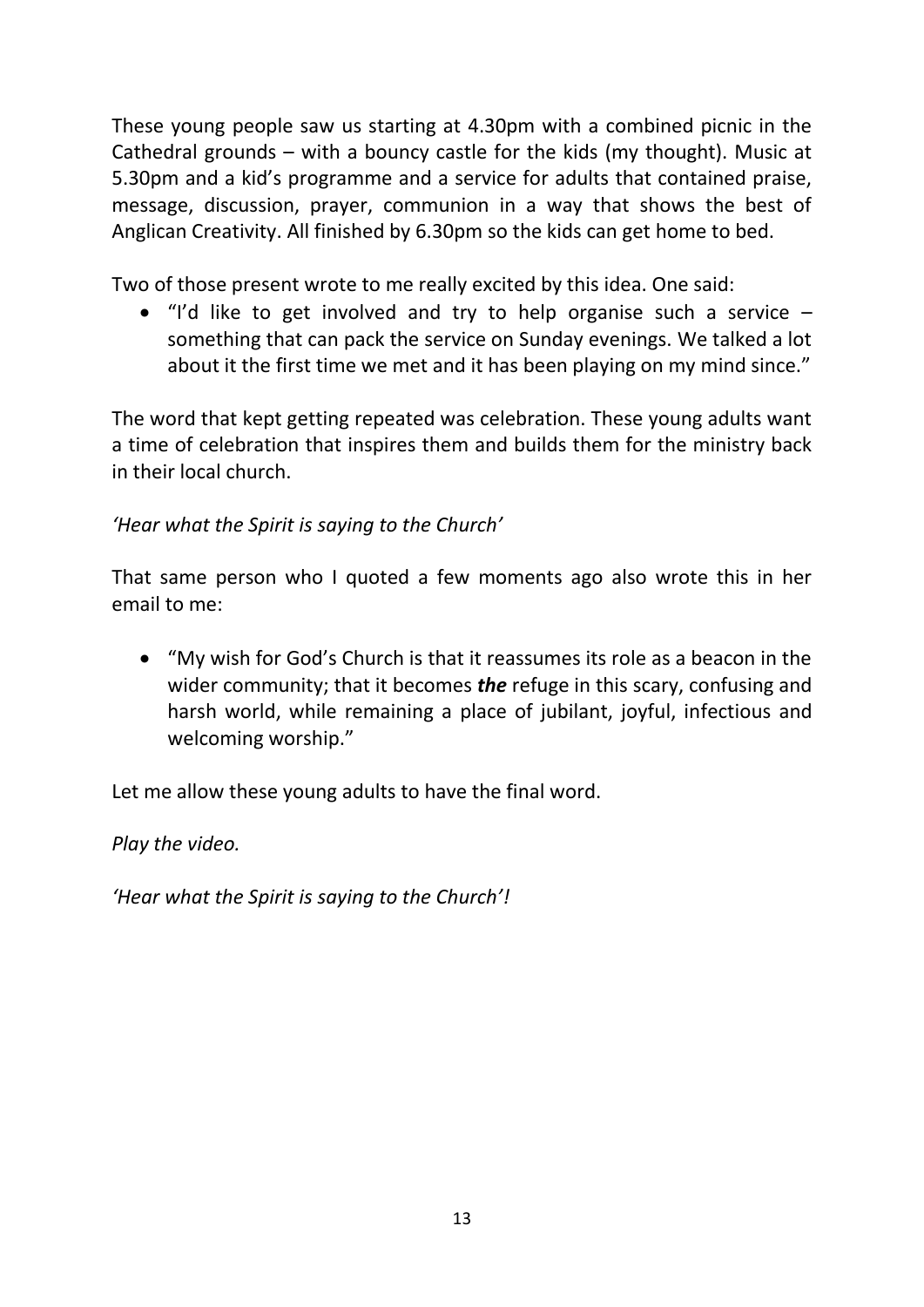# **Appendix**

### **The big questions….**

The following just some of the big questions or themes they have that never seem to get answered in our churches:

- Heaven
- Why does God allow suffering?
- Does being good get you into heaven?
- What does being a Christian really mean?
- Who is Jesus

*(really basic stuff – they commented)*

- Homosexuality
- Depression
- Mental Health
- Addictions
- Living together before marriage
- Christians' bad reputation
- Are Christians inconsistent?
- Tarnished reputations....

# **'Movement' versus 'Institution'**

*The word 'movement' is often used to describe a kind of vital, dynamic human organization, in order to distinguish it from what are called 'institutions.' A movement is marked by an attractive, clear, unifying vision for the future together with a strong set of values or beliefs. The content of the vision must be compelling and clear so that others can grasp it readily. It must not be so esoteric or difficult that only a handful of people can articulate it. Instead, it must be something that all members of the movement can understand and pass along to others. By contrast, "institutionalized" organizations are held together by rules, regulations, and procedures, not by a shared vision. This unifying vision is so compelling that it takes pride of place.* 

*First, the vision leads to sacrificial commitment. Individuals put the vision ahead of their own interests and comfort. They are willing to work without high compensation, power, or perks. The satisfaction of realized goals is their main compensation.* 

*Second, the vision leads to generous flexibility. Institutionalized organizations are very turf conscious. Members are suspicious of anyone encroaching on their*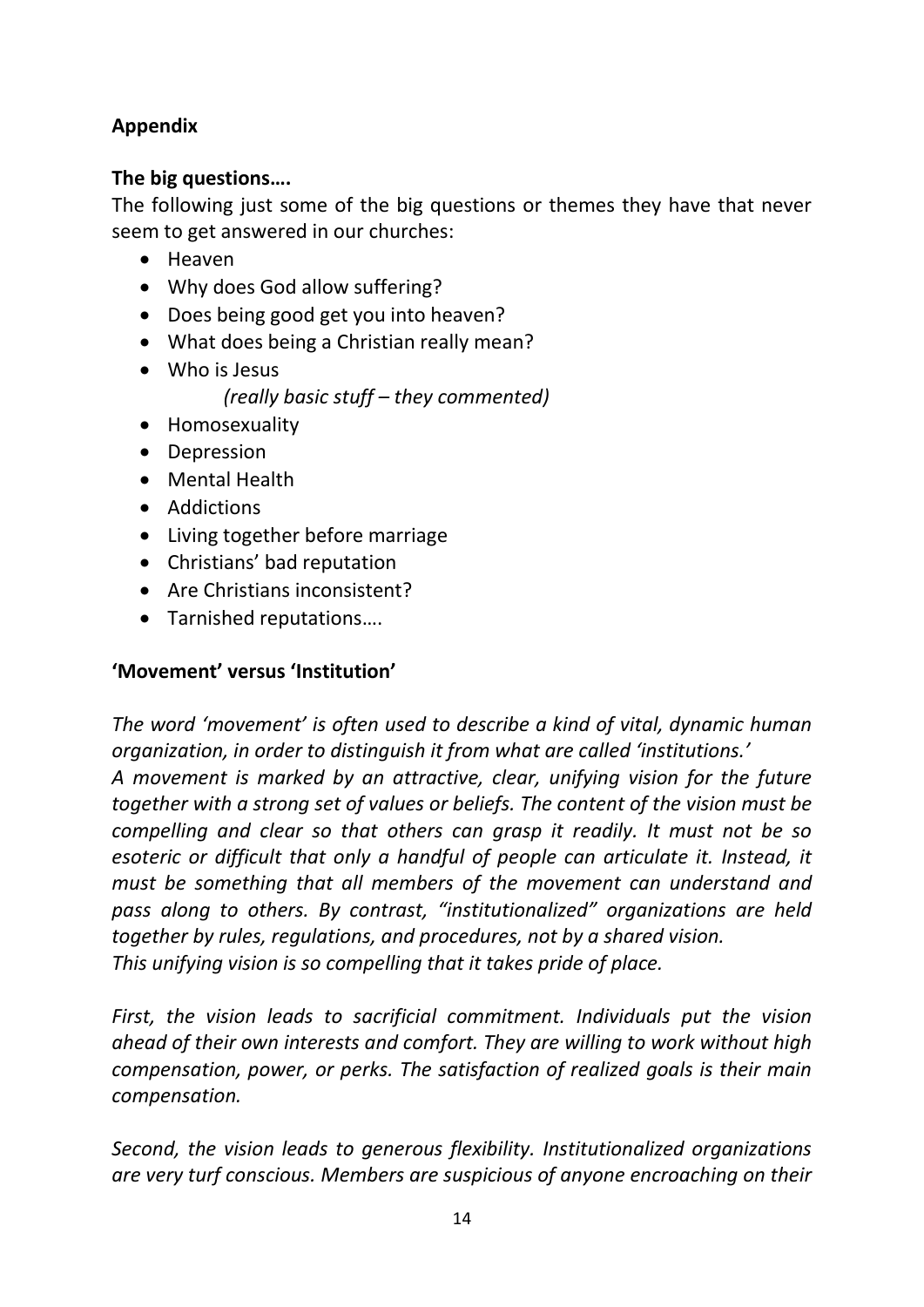*area of responsibility. Positions and power have been hard-won and jealously guarded. In movements, however, the accomplishment of the vision is more important than power and position. So people are willing to make allies, be flexible, and cooperate with anyone sharing the basic vision and values.*

*Third, the vision leads to innovativeness. Institutions are organized more vertically, where ideas from "below" are unwelcome. Movements are flatter because the commonly shared vision unifies and empowers.* 

*Finally, a movement is marked by spontaneous generativity. It is able to generate its own resources, recruit its own new members and participants, and (especially) raise up its own new leaders - the vision of the movement attracts people with leadership potential.* 

*David Hurst, a Harvard scholar, summed up how movements become institutions this way – vision becomes strategy, roles become tasks, teams become structure, networks become organizations, recognition becomes compensation. It is wrong, however, to draw such a hard line between the two forms. The reality is more complex.*

*It is natural for new churches and ministries to try very hard to stay informal, non-codified, and non-centralized. But part of what makes a movement dynamic is a unified vision, and that always requires some codification and control. A movement that refuses to take on some organizational characteristics – authority, tradition, unity of belief, and quality control – will fragment and dissipate. But an institution that fails to articulate a clear vision and embrace the creative vibrancy that flows from it will lose its vitality and effectiveness as well. The challenge is to guide the ship safely between these two opposite perils.*